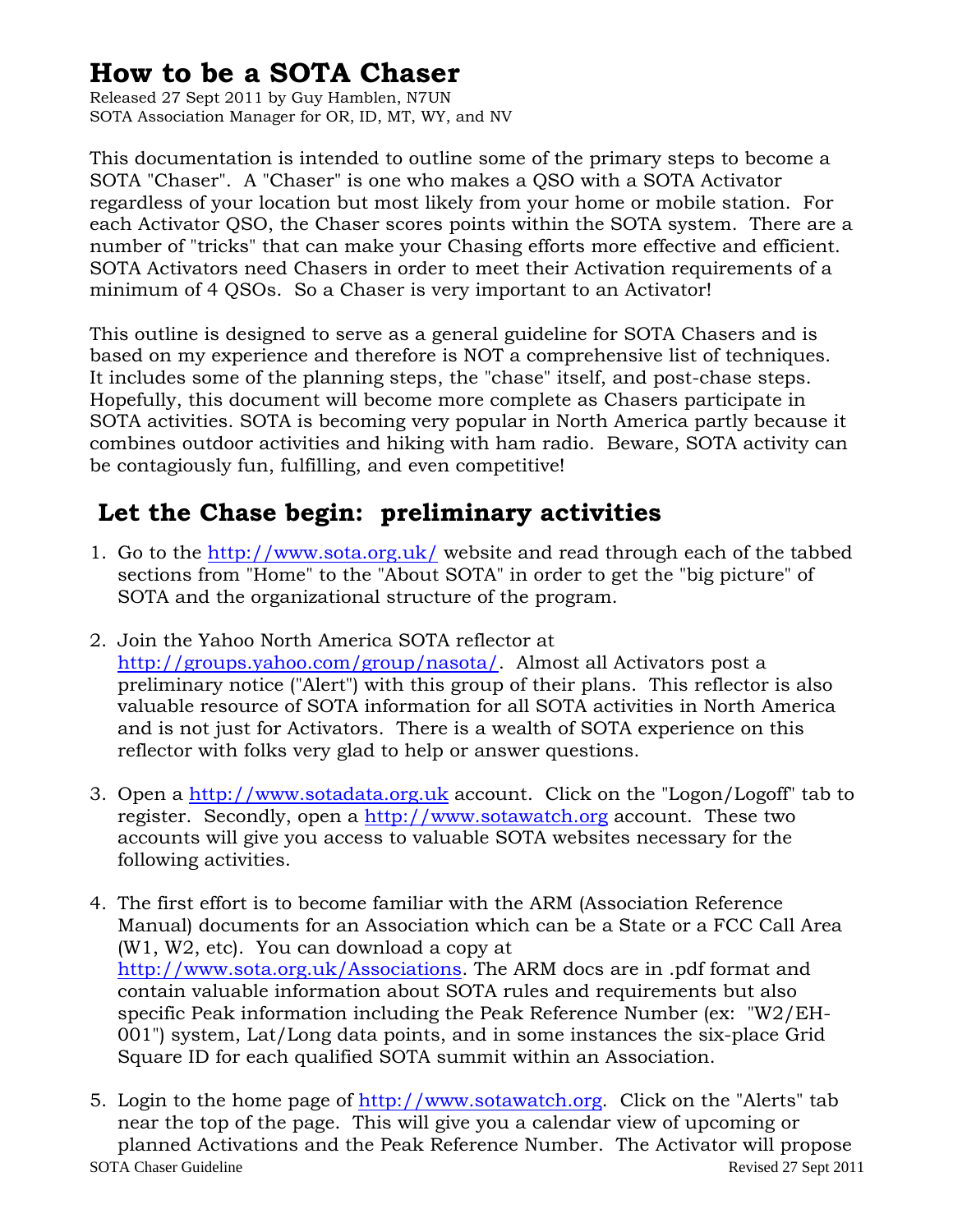an expected ETA (Estimated Time of Arrival) or QRV (expected operation start) time and an expected frequency/mode of operation. Email an Activator for specific frequencies of planned operation as "14-ssb" is not effective or sufficient.

- 6. Often an Activater's planned start time is nothing more than a guess. Often the Activator has not climbed the Peak before nor driven the access roads to a trailhead. An Activator's start time can be wrong due to many legitimate reasons including inclement weather or unforeseen obstacles. Activators will not jeopardize their safety (rightly justified) if they are unable to climb a summit.
- 7. There are two primary SOTA "spotting" networks. Each has their advantages and also should be monitored. They are:
	- [http://www.qrpspots.com](http://www.qrpspots.com/)
	- <http://www.sotawatch.org/spots.php>

Other Chasers are also waiting for the Activator and generally will post a "spot" time and frequency on both of these internet systems. If you are the first to work an Activator, please post pertinent information to both these networks as an aid for others who are also Chasing an Activation.

- 8. If interested in the location Region of the Activator and using the Region Identifier (ex: W7/NC-xxx), look at <http://www.adventureradio.de/mapview/index.php>. At the bottom of the page, from the dropdown menu, select the Region of interest and click OK. A map of available peaks will then display for that Region. You can "zoom in" as necessary for the appropriate detail. Clicking on any one of the tags will display that Peak information and links to SOTA resources specific to that Peak.
- 9. Or by clicking on the blue-highlighted hot link in the <http://www.sotawatch.org/spots.php> which will take you to a Google Map. You probably will have to zoom out to see the "green" tag for the Peak location. Also click on the "Map" icon in the upper right of this window. This will take you to a "Satellite" window and then you can select "Terrain" to get a topographical view of the Activated Peak.
- 10. Other very good Peak information resources often with photos included, if interested:
	- a. <http://listsofjohn.com/>
	- b. <http://www.summitpost.org/>
	- c. <http://peakbagger.com/>
- 11. All SOTA times are in UTC and the SOTA "activation day" is 0000 UTC to 2359 UTC. If an Activation spans the 0000 utc date change, a Chaser can make a second QSO for points, effectively a 2x number of points for the single Activation.
- 12. Some Activators have APRS capability. The link and SSID should be announced by the Activator. It will then be possible to "track" the Activator enroute to the Peak at [http://aprs.fi](http://aprs.fi/).